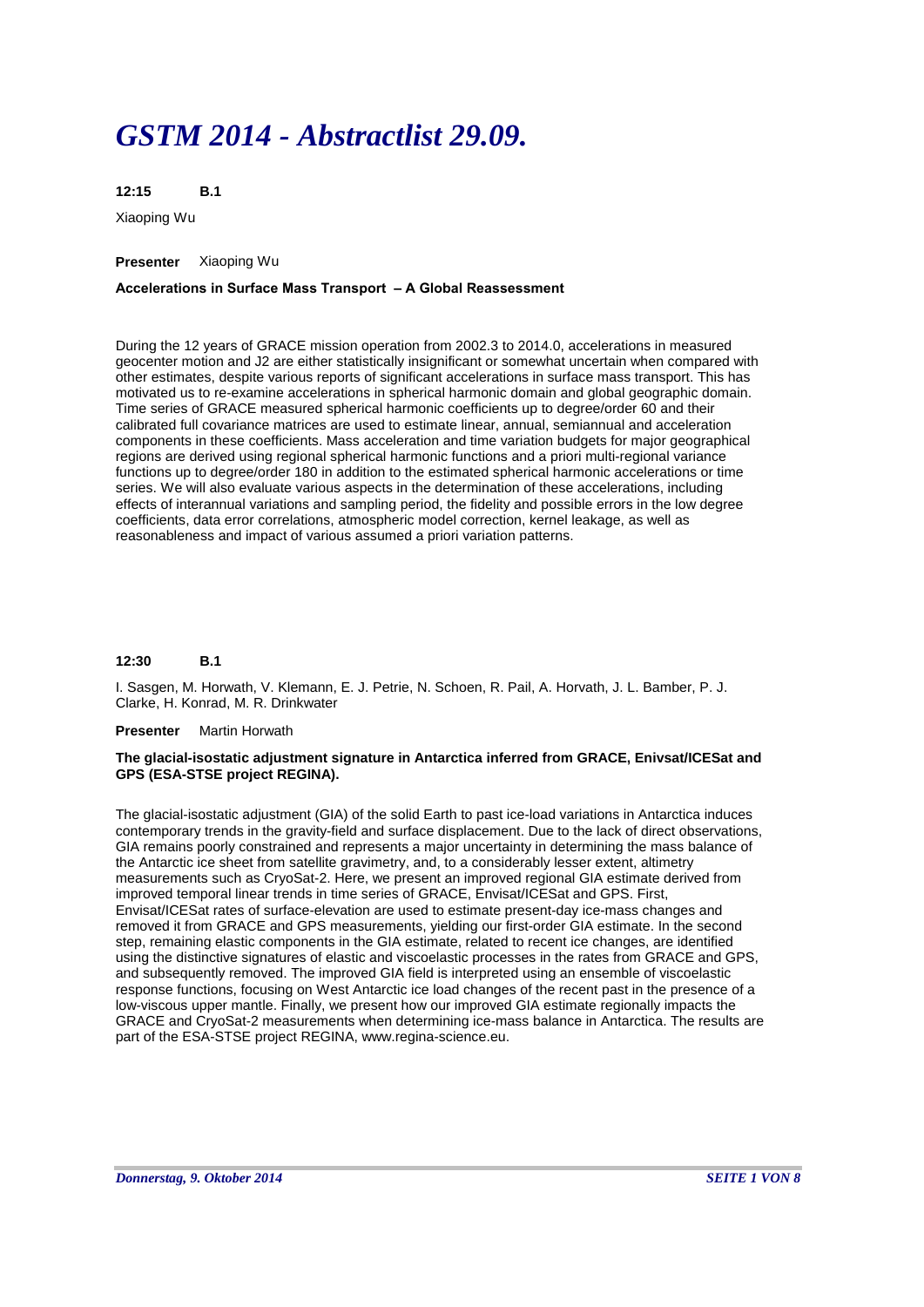### **B.1 12:45**

Erik R. Ivins, David Wiese, Michael Watkins, Felix Landerer, Alexander Simms, Dah-Ning Yuan, Carmen Boening, Eugene Domack

# **Presenter** Erik R. Ivins

# **Glacial Isostasy and Mass balance of Graham Land and the greater Antarctic Peninsula 2002-2014 and over the past 150 years using GRACE and GNSS station data**

The process of ice shelf breakup and outlet glacier speedup has been repeating itself throughout the northern Antarctic Peninsula since the late 1980?s. Larsen A Ice Shelf breakup (LAISb) occurred, for example, in the Austral summer of 1993. Rott et al. (2011) have estimted that the speedup at the trunks of 11 LAISb outlet glaciers for which flux-gate mass transport can be measured. Butress loss caused in increase of discharge of δΜ = 4.3 ± 1.6 Gt/a in 2008, relative to measurements that span 1995-1999 for 11 Larsen B feeding glaciers. GRACE analysis centers have now released 12.25 years of monthly solutions (RL05) for global mass change. Solutions for the region of the Peninsula north of 69 ° S (Graham Land using both constrained and unconstrained mascon methods show 2002-2014 net ice loss to the oceans with a trend of  $31.5 \pm 4$  Gt/yr, approximately the same as reported by Ivins et al. (2011) and Luthcke et al. (2013) over shorter time spans. We offer a new model for mass loss history that must involve substantial losses atleast back into the 1980's in order to explain the current uplift rates and patters recorrded by GNSS station data. The modeled GIA correction is 6.9 ± 1.5 Gt/yr, placing Graham Land in a negative balance of -38.4  $\pm$  5.5 Gt/yr. We infer that much of this mass loss began at least 50 years ago, and we attempt to quantify this ice mass history as it drives a substantial viscoelastic flow in the mantle.

#### **B.1 13:00**

Jolanta Nastula, Małgorzata Wińska, Monika Biryło

**Presenter** Jolanta Nastula

**Comparison of polar motion excitation functions computed from different sets of gravimetric coefficients**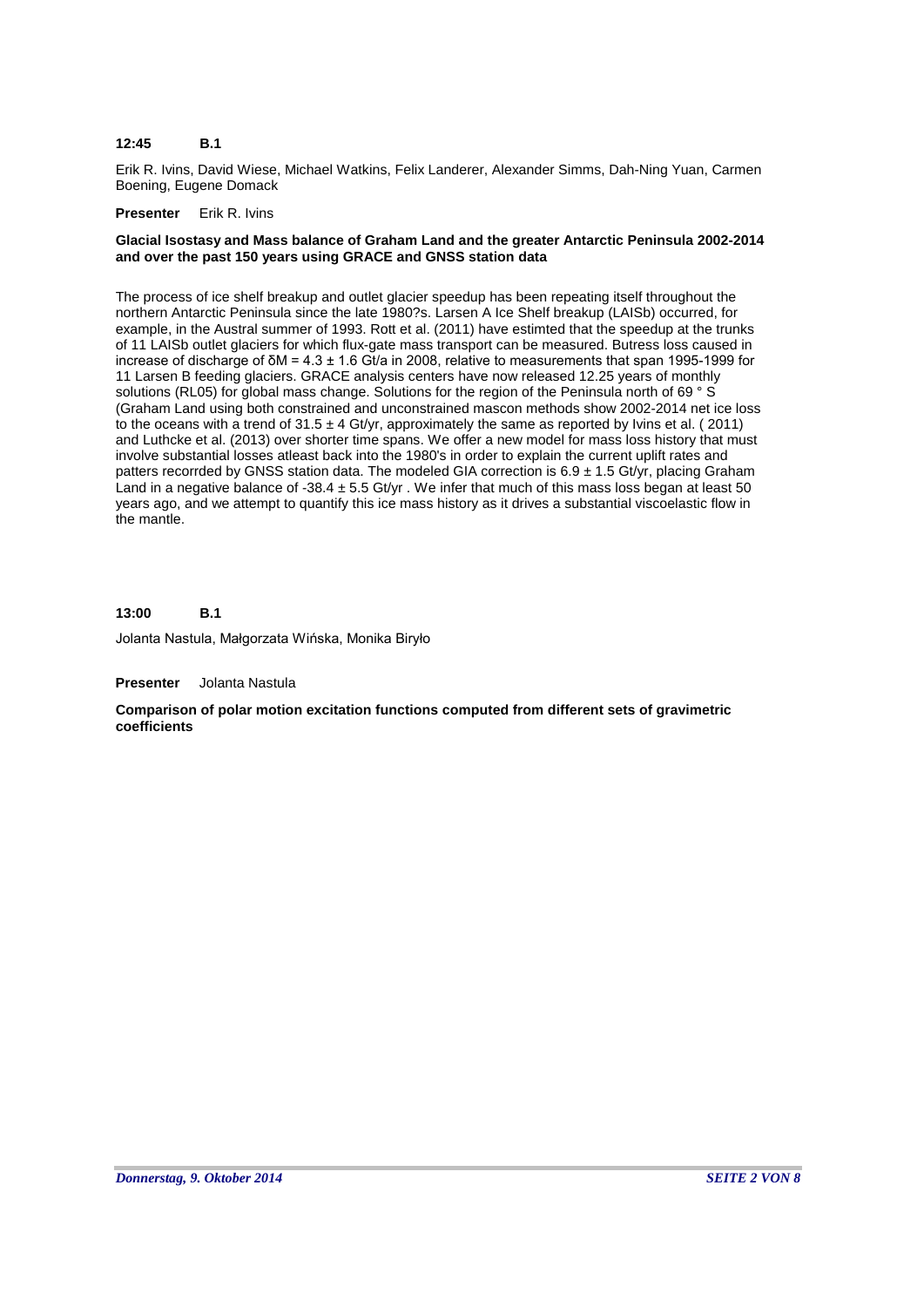#### **B.1 Poster**

M. Srinivasan, E. Ivins, M. Jasinski, J. Famiglietti, M. Rodell

# **Presenter** Margaret Srinivasan

# **Developing a Comprehensive GRACE Applications Strategy**

Successful strategies to enhance science and practical applications of the proposed GRACE-FO mission will require engaging with and facilitating between science and societal applications communities. The NASA Applied Science Program supports development of a systematic approach to identify existing and potential users of GRACE-derived products and models to engage applications-oriented users and stakeholders and to identify projects where GRACE data may improve decision-making. We will engage GRACE Science Team members in this effort to incorporate information and knowledge towards solutions for broadened applications of GRACE data. Extending the time series of observations with GRACE FO and GRACE II may provide unique and innovative solutions to some of the most pressing hydrological issues facing society. Recent applications from both academic and operational users will be presented. We want to identify solutions to relevant societal needs, and how they can help guide our GRACE Applications strategy. Some key objectives include:

• Document existing science and applications projects using GRACE, • Engage current users and GST to identify potential projects, • Develop an Applications and Implementation plan, • Facilitate contact, exchange of ideas, and partnering between GST, project, data experts, stakeholders, international partners, • Identify GRACE capabilities, • Promote applications; special sessions, town halls, publications, • Engage science and applications community via web, plan, printed items, workshops, etc. • Assess user data needs and access for decision support.

**B.4 14:15**

Matthew Rodell

**Presenter** Matthew Rodell

# **Hydrological Extremes in the GRACE Record**

This presentation will identify wet and dry extremes around the world based on GRACE's ~12 year record of terrestrial water storage anomalies. These will be explained in the context of other information on major floods and droughts during 2002-2014. In most cases the GRACE based extremes are consistent with other measurements and newsworthy events. In other locations the maximum and minimum anomalies occur at the ends of the data record, reflecting ongoing climate- or human-induced trends in TWS.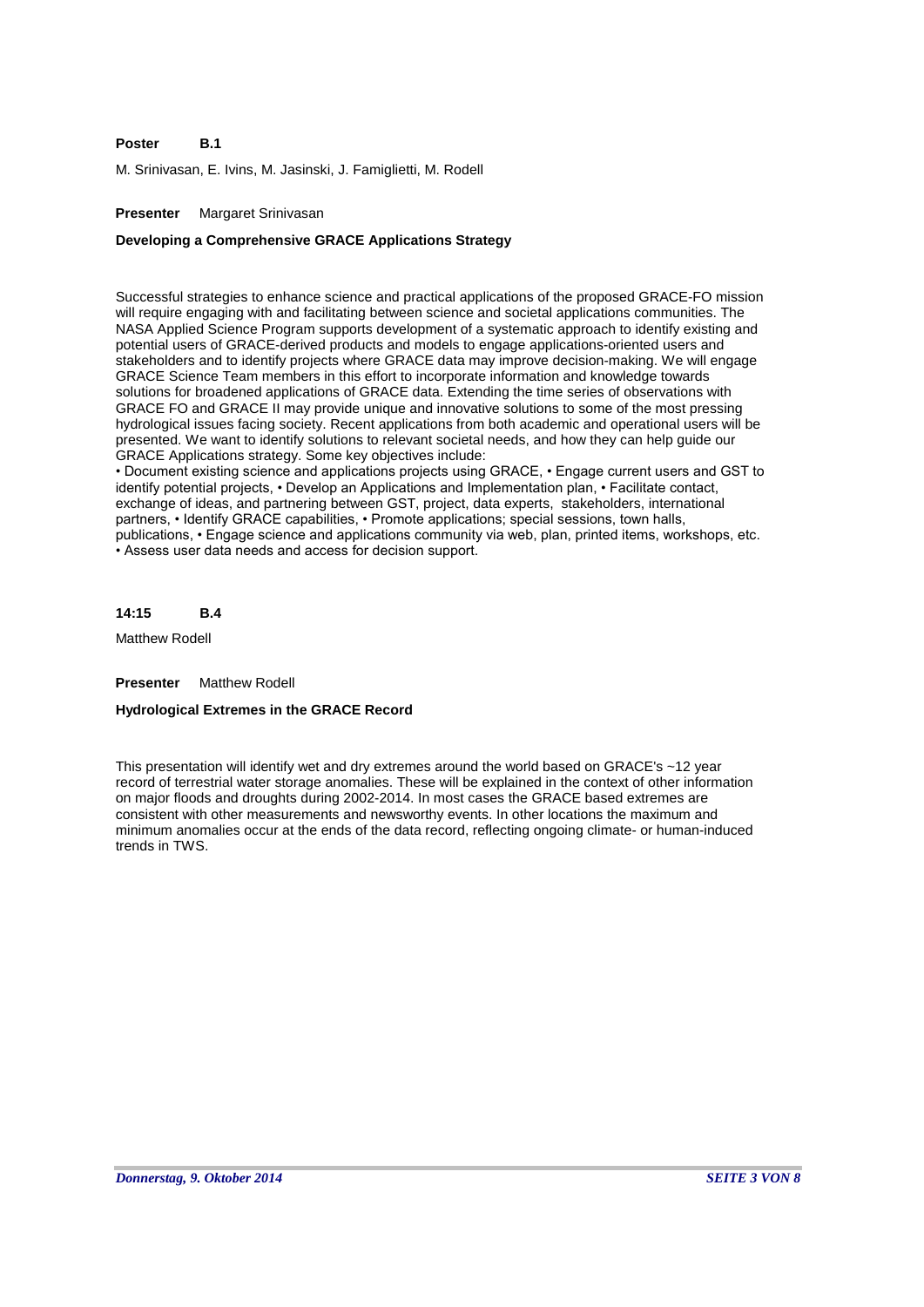### **B.4 14:30**

Sarah Elizabeth McCandless, Srinivas Bettadpur, Teresa Howard, Gordon Wells

# **Presenter** Srinivas Bettadpur

# **Utilizing GRACE TWS, NDVI, and Precipitation for Drought Identification and Classification in Texas**

The "Merged-dataset Drought Index" (MDI) is a new quantitative drought index calculated using GRACE total water storage (GRACE TWS), MODIS-derived normalized difference vegetation index (NDVI), and precipitation data. These datasets constitute MDI because each correlates with a different drought type. Dataset deviations from established climatology are used, where negative deviations indicate deficits. MDI is objectively and transparently calculated based on dataset z-scores. GRACE TWS is the least mature dataset used in these calculations, but TWS solution variance does not negatively impact MDI. A new classification scheme to categorize drought severity is also proposed. MDI is studied in Texas and its smaller sub-regions. Within these sub-regions, MDI identifies multiple droughts during 2002 - 2014, with the most severe beginning in late 2010. Drought analysis using MDI shows for the first time that GRACE data provides information on a sub-regional scale in Texas, an area with low overall signal amplitudes. Past studies have shown TWS capable of identifying drought, but MDI is the first index to quantitatively use GRACE TWS in a manner consistent with current practices of identifying drought. MDI also establishes a framework for a future, completely remote-sensing based index that can enable temporally and spatially consistent drought identification across the globe. This study is useful as well for establishing a baseline for the necessary spatial resolution required from future geodetic space missions for use in drought identification at smaller scales.

### **B.4 14:45**

Mohamed Ahmed, Mohamed Sultan, John Wahr, Ahmed Mohamed, Eugene Yan

# **Presenter** Mohamed Ahmed

# **Quantifying recharge and depletion rates of the Nubian Sandstone Aquifer System: An integrated approach**

An integrated approach using the GRACE, outputs of the CLM4.5 model, remote sensing, geological, and geochemical data were used to quantify the recharge and depletion rates of the Nubian Sandstone Aquifer System (NSAS) over the past 10 years (2003–2012). The adopted approach includes: (1) extraction of recharge rates over the NSAS outcrops in Sudan and Chad (area: 0.83 million square km [msk]); (2) estimation of depletion rates over the NSAS in Egypt (area: 0.66 msk); and (3) removal of contributions from non-groundwater Terrestrial Water Storage (TWS) compartments (i.e., soil moisture and river channel) using outputs of CLM4.5 model. Findings include: (1) average annual precipitation over recharge areas in Chad and Sudan was estimated (from TRMM data) at 65 billion cubic km (bck), (2) GRACE-derived NSAS recharge rates were estimated at 2.79 ± 0.98 bck/yr over Sudan and Chad and up to 3.20  $\pm$  1.0 bck/yr if annual extraction rates ( $\sim$  0.40  $\pm$  0.20 bck) over these areas were considered; (3) GRACE-derived groundwater depletion rates of NSAS in Egypt were estimated at 2.04 ± 0.99 bck/yr of which 0.50 bck/yr are related to natural discharge; (4) replenishment of the NSAS in Egypt by groundwater flow from the south is hindered by the East-West trending Uweinat-Aswan basement uplift; and (5) assuming current GRACE depletion rates, the recoverable groundwater of the NSAS in Egypt (5180 bck) will last for 2500 years. Plans are underway to quadruple the artificial extraction rates in Egypt; under such conditions, the recoverable groundwater will last for some 800 years.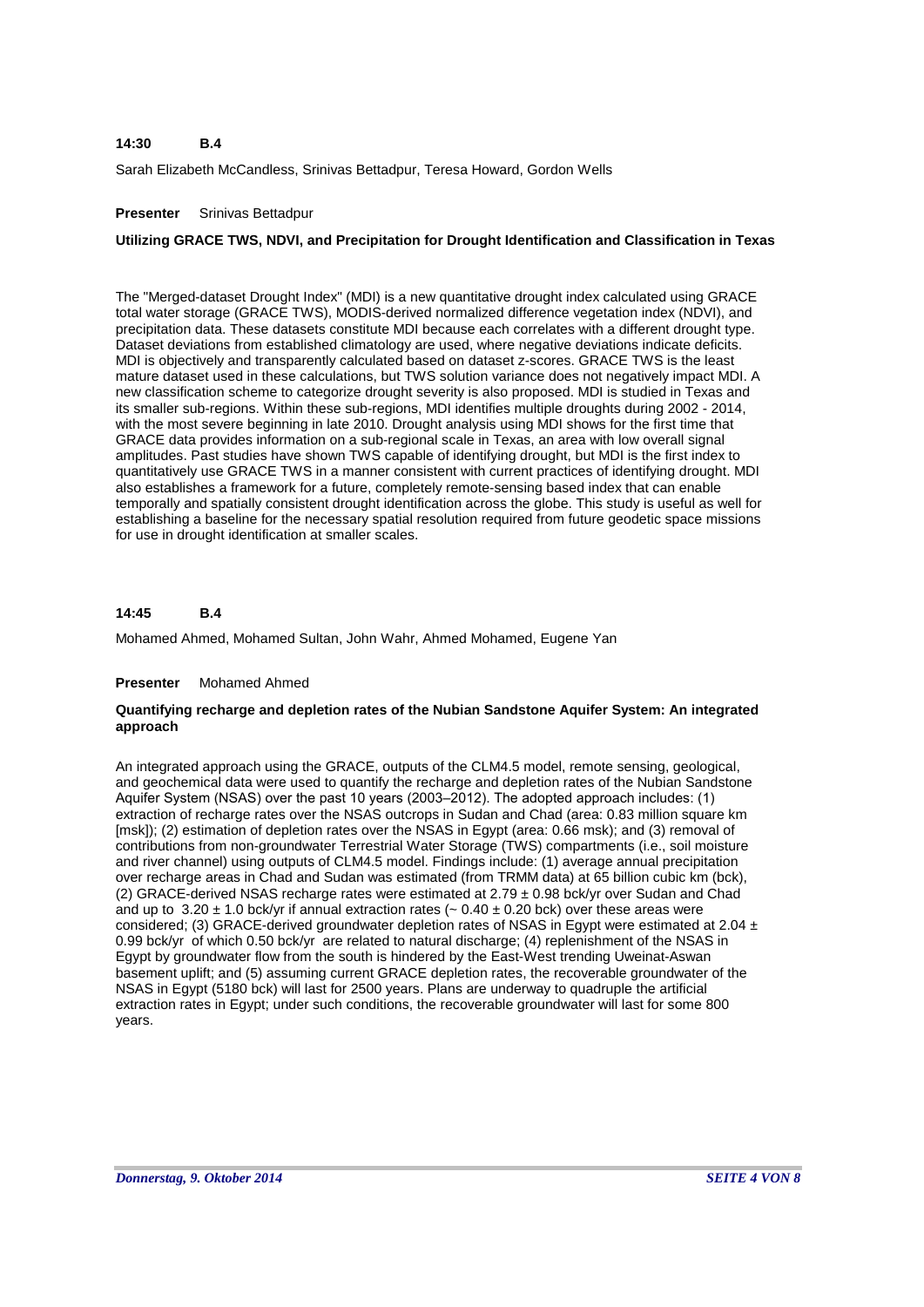#### **B.4 15:00**

Carmen Boening, Marie-Estelle Demory, David Wiese, Pier Luigi Vidale, Malcolm Roberts, Reinhard Schiemann, Matthew Mizielinski, Michael M. Watkins

### **Presenter** Carmen Boening

# **The use of GRACE satellite data to validate the global hydrological cycle as simulated by a global climate model**

This study investigates the use of the Gravity Recovery and Climate Experiment (GRACE) data to validate the global hydrological cycle as simulated by an atmospheric General Circulation Model (GCM), particularly the transport of water from the ocean to the land and vice-versa. We make use of the UPSCALE campaign, a traceable hierarchy of global atmospheric simulations, with mesh sizes ranging from 130 km to 25 km, for which five-member ensembles of 27-year, atmosphere-only integrations are available, using present-day forcing. We show here the ability of this climate model, to simulate the interannual variability of terrestrial water storage, compared to GRACE. We particularly find that the model is able to capture the regional distribution of changes in terrestrial water transport during El Nino Southern Oscillation events, implying its ability to import more or less water over land during an ENSO event.

### **B.4 15:15**

Annette Eicker, Maike Schumacher, Jürgen Kusche, Hannes Müller Schmied, Petra Döll

### **Presenter** Annette Eicker

# **Calibration/data assimilation approach for WGHM using gridded GRACE observations**

Global hydrological models contribute to the understanding and quantification of the global water cycle. However, large model uncertainties persist due to climate forcing data not being available with sufficient spatial/temporal resolution on the global scale. The GRACE mission provides an independent observation of water storage change with global coverage, which can be used to improve global hydrological models. In our group, an ensemble Kalman filter approach has been developed to improve the WaterGAP global hydrological model (WGHM) by assimilating GRACE-derived gridded terrestrial water storage changes and by calibrating WGHM steering parameters within the same step. In this presentation we will show the current state and results of our assimilation approach. In particular we will discuss the influence of the GRACE spatial discretization to explore as much spatial information of the GRACE data as possible, and we will show some validation experiments.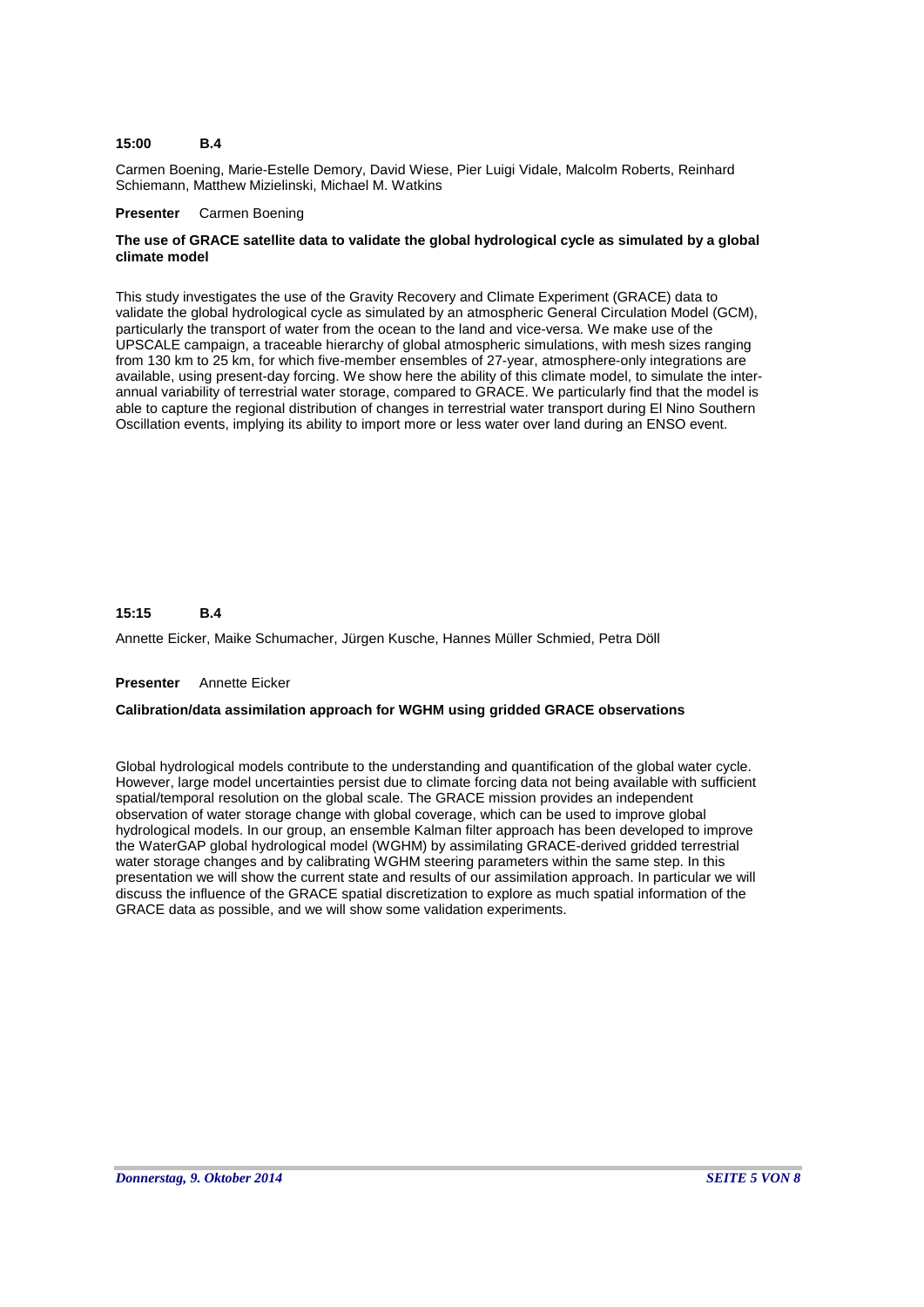### **B.4 15:30**

Liangjing Zhang, Henryk Dobslaw

# **Presenter** Liangjing Zhang

# **Validation of MPI-ESM Decadal Hindcast Experiments with Terrestrial Water Storage Variations as Observed by GRACE**

Time-variations in the gravity field as observed by the GRACE mission launched in 2002 provide for the first time quantitative estimates of the terrestrially stored water masses at monthly resolution over more than one decade. TWS from GRACE is applied here to validate different sets of ensemble hindcasts performed with the coupled climate model MPI-ESM that have been prepared within the German Research Initiative on Decadal Climate Prediction (MiKlip) during recent years. Moderately positive skill scores of the initialized hindcasts are obtained both with respect to the zero anomaly forecast and the uninitialized projections in particular for leadyear 1 in particular in moderate to high latitudes of the Northern Hemisphere. Skill scores gradually increase when moving in more recent experiments and also for experiments performed at higher spatial resolution, thereby documenting improvements of the MPI-ESM decadal prediction system during course of the Miklip project. Analyses indicate that the skill changes obtained here reflect in particular changes in the large-scale precipitaiton pattern between the individual experiments, which itself is an important target quantity of the climate prediction. We will explain in this talk how GRACE-based TWS might contribute to the validation of precipitation changes in particular in regions of the world where reliable in-situ observations are sparse.

#### **B.4 16:15**

Akbar Shabanloui, Jürgen Müller

### **Presenter** Jürgen Müller

### **Assimilation of GRACE, satellite altimetry and hydrological data for determining mass variations in the Siberian permafrost region**

The permafrost in Siberia (Russia) plays an important role for the global water cycle and climate change in the Earth system. In this study, data from satellite altimetry missions, hydrological models and GRACE are assimilated to retrieve a more realistic pattern of surface mass variations in Siberia. GRACE provides the integral mass variations with different spatial-temporal resolution depending on the applied filters and reduction models. We used the new release L2 products from GFZ (RL05a) and tested various filters. Geometrically, surface mass variations are determined based on satellite (radar/laser) altimetry tracking data (e.g. Jason-2, ICESat), where especially lake level variations are extracted. In addition, hydrological surface mass variations are obtained from hydrological water cycle models based on observations of precipitation, evapotranspiration and run-off data. We tried to quantify the individual signal contributions in Siberia and to consistently combine the various data to get a better estimate on how big the real permafrost change might be.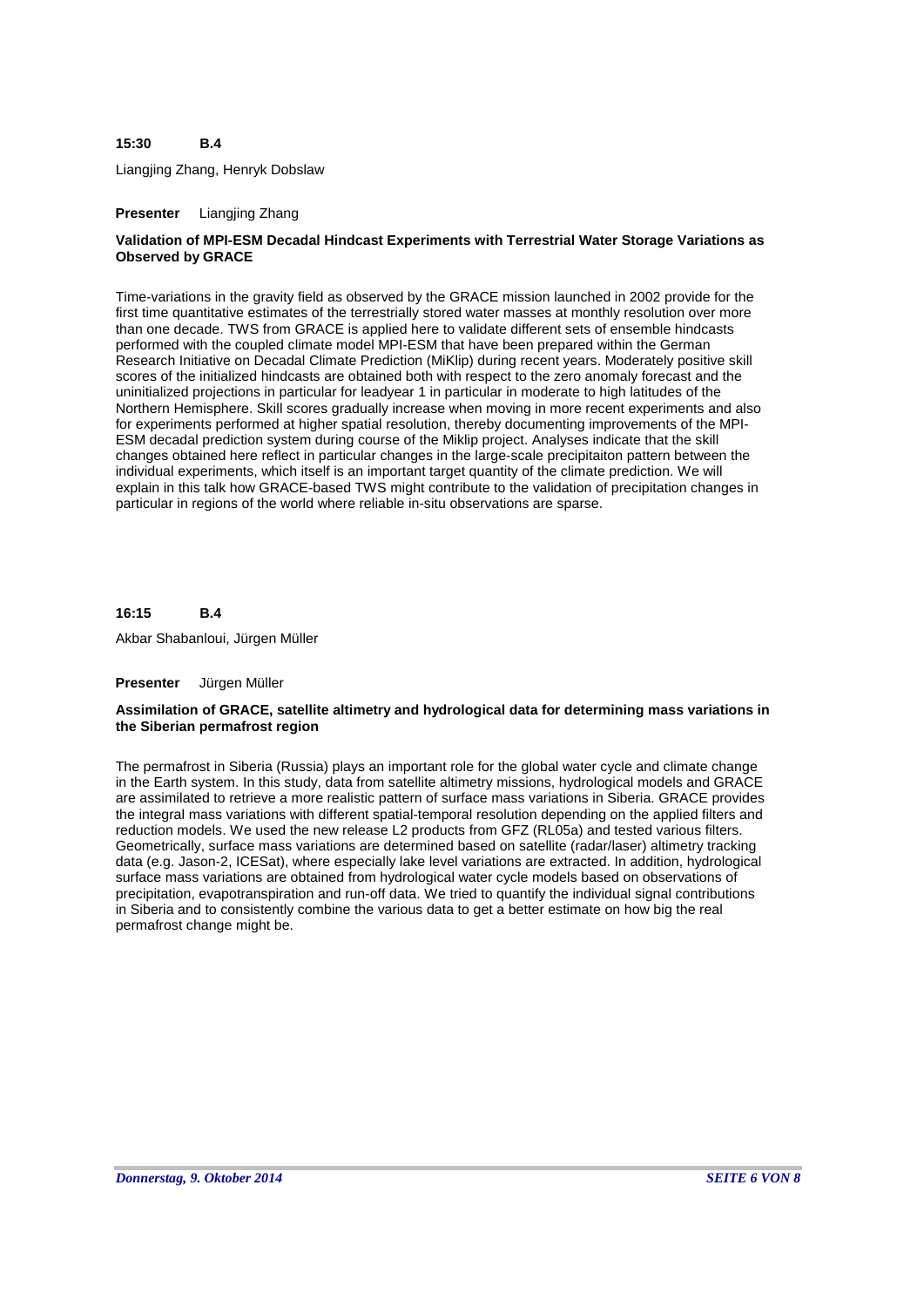### **B.4 16:30**

Mohamed Sultan, Mohamed Ahmed, John Wahr, Eugene Yan

# **Presenter** Mohamed Sultan

# **Assessing the performance of land surface models over Africa using GRACE and remote sensing data**

There has been an increased interest in integrating Land Surface Model (LSM)-derived TWS (TWS[LSM]) compartments with GRACE-derived TWS (TWS[GRACE]) given the fine vertical resolution of the LSM. We evaluated the performance of TWS[LSM] simulated from GLDAS/NOAH, and CLM4.5 over Africa's major watersheds (10 basins) using monthly (2003–2012) TWS[GRACE] and relevant remote sensing datasets: (1) temporal GLDAS/NOAH-derived TWS (TWS[GLDAS]) and CLM4.5-derived TWS (TWS[CLM]) were extracted, (2) spatial and temporal correlations of TWS[LSM] with TWS[GRACE] were performed to examine the degree to which simulated TWS estimates (TWS[LSM]) correspond to measured (TWS[GRACE]) values, (3) the degree to which differences in LSM forcing precipitation (P) influence model outputs was evaluated by conducting spatiotemporal correlations with TRMM-derived precipitation, (4) the validity of evapotranspiration (ET) outputs from LSM was evaluated by comparisons to MODIS-derived evapotranspiration. Our findings include: (1) high correspondence between TWS[GRACE] and TWS[GLDAS] (R square range for 10 basins: 0.34 to 0.88) compared to TWS[CLM] (R square range for 10 basins: 0.05 to 0.90); (2) the similarities in total precipitation across examined basins for GLDAS and CLM suggest that variations in model forcing parameters are not responsible for observed differences in TWS[LSM] outputs, and (3) the poor correspondence between ET[CLM] (range: 83 to 100 % precipitation) and ET[MODIS] suggests that TWS[CLM] could be improved if the evapotranspiration algorithms are reevaluated.

### **B.4 16:45**

J. Kusche, A. Springer, C. Ohlwein, K. Hartung, L. Longuevergne, S. Kollet, J. Keune, H. Dobslaw, E. Forootan, A. Eicker, P. Krahe, W. You

### **Presenter** J. Kusche

# **Synergies between GRACE and regional atmospheric modeling efforts**

In the meteorological community, efforts converge towards implementation of high-resolution dataassimilating regional climate modelling/monitoring systems; driven by improving process understanding, better representation of land surface interaction, atmospheric convection, orographic effects, and the wish to better forecast. It is relevant for GRACE since (1) these models may provide improved atmospheric de-aliasing when compared to ECMWF, (2) they inherit high temporal resolution from the NWP models, (3) efforts are directed towards improving the land surface component and coupling groundwater models; this provides hydrological mass estimates at sub-diurnal resolution, (4) re-analyses provide consistent long time series, (5) GRACE data can help validating model outputs. A coupled atmosphere - land surface - groundwater modelling system is currently being implemented for the European CORDEX region at 12.5 km resolution, based on the TerrSysMP platform (COSMO-EU NWP, CLM land surface and ParFlow groundwater models). We report results from Springer et al. (J. Hydromet.) validating the water cycle in COSMO-EU using GRACE and P, ET and R data. We show that after GRACE bias correction, hydrological conditions prior to 2002 can be reconstructed. Comparing GRACE with CLM allows identifying processes needing improvement. Finally, we compare COSMO-EU surface pressure with ERA-I at timescales < and > 1 month and spatial scales below/above the resolution of global models. We find differences with magnitude 1-3 hPa (1-3 cm EWH); relevant for post-GRACE mission concepts.